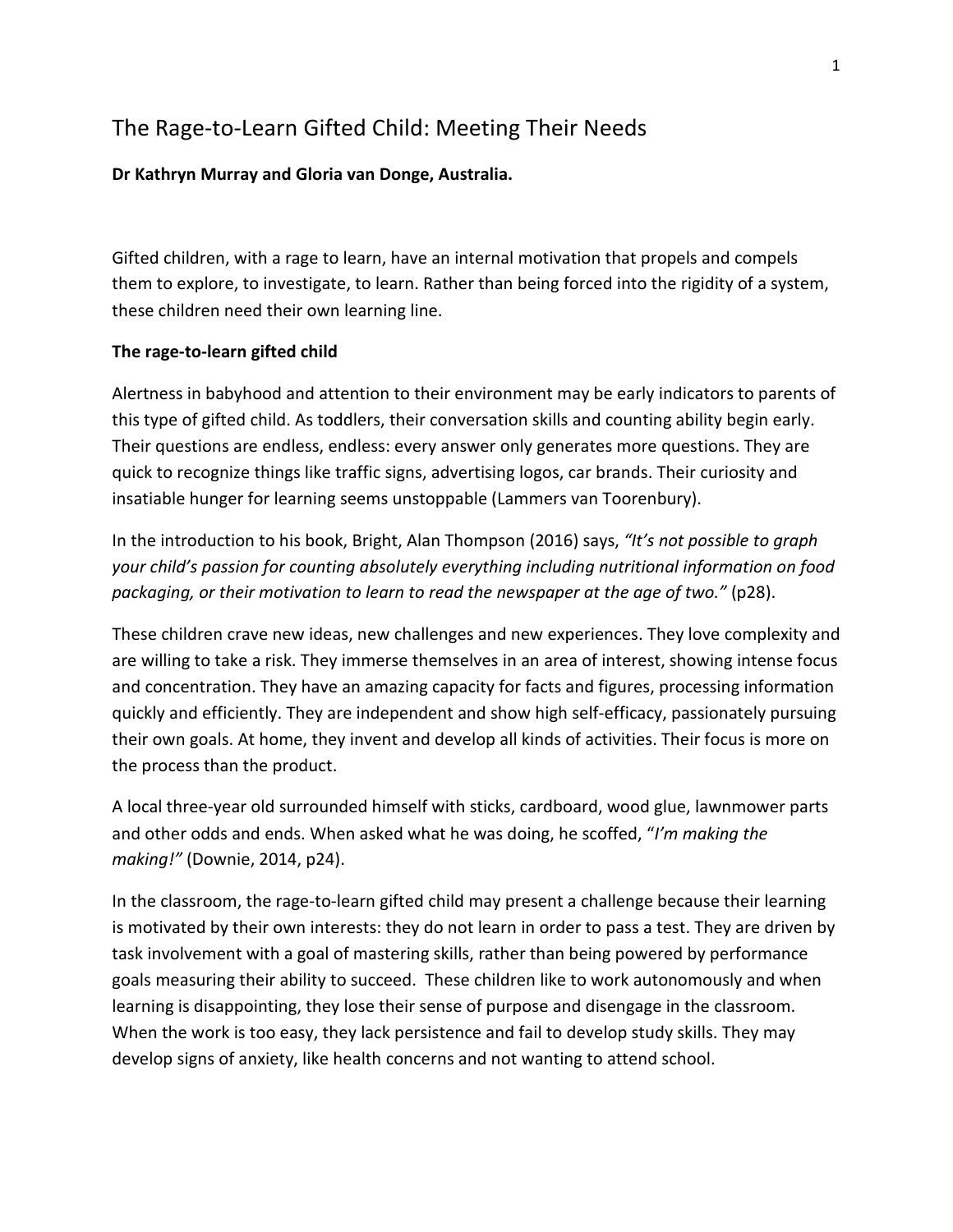### **Meeting their needs**

If the needs of rage-to-learn gifted children are not honoured, then behavioural challenges may emerge. Those who see themselves as intellectual peers of their teachers often reject authority and become argumentative. Their endless questioning converts into tireless negotiations when given adult directives. Being told what to do or think may insult these children and lead to outrage. As non-conformists, they may develop a critical mindset, intolerant of others and their own shortcomings (Betts & Neihart, 2017).

Being out-of-sync with their peers, the gifted child may be subjected to bullying. A study conducted in eleven states of America discovered that 67% of all gifted students were bullied by 8<sup>th</sup> grade. The vast majority were silent about this (Peterson, 2006). Depression, unexpressed rage and school absenteeism may alert teachers to this situation. Some gifted children deal with the emotional impact by becoming bullies themselves.

## **The teacher**

In a classroom of 25 or more children, it can be difficult for the teacher to notice and identify a rage-to- learn gifted child. Often, the outward behaviours are noticed and responded to in ways that may not always be conducive to the gifted child feeling 'seen' and 'heard' by other children or the teacher. The competing expectations placed on the teacher by school administration, parents, and the needs of all children in the class can be very overwhelming and stressful. Including children with special needs or gifted children into the mix can be problematic. It is easy to see why the gifted child's behaviour and engagement with learning can be compromised.

Unless teachers have received training in identifying and facilitating the learning of gifted children, there may be a disconnect in the classroom. Generally, teachers do their best to teach to individuals and accommodate their needs for learning. Considerations of all developmental domains – social, emotional, physical, cognitive and language are part of the teacher's focus for all children in the classroom. Curriculum requirements, participation in school committees, sporting teams and the like all add to a teacher's daily responsibilities. A classroom is a busy place with many competing priorities.

## **Classroom considerations**

Another layer for the teacher to address is that gifted children are renowned for hiding their giftedness in an effort to fit in with peers and form friendships. Setting up a classroom culture that honours individual learning approaches in a safe emotional space is essential for all children, but especially the gifted child.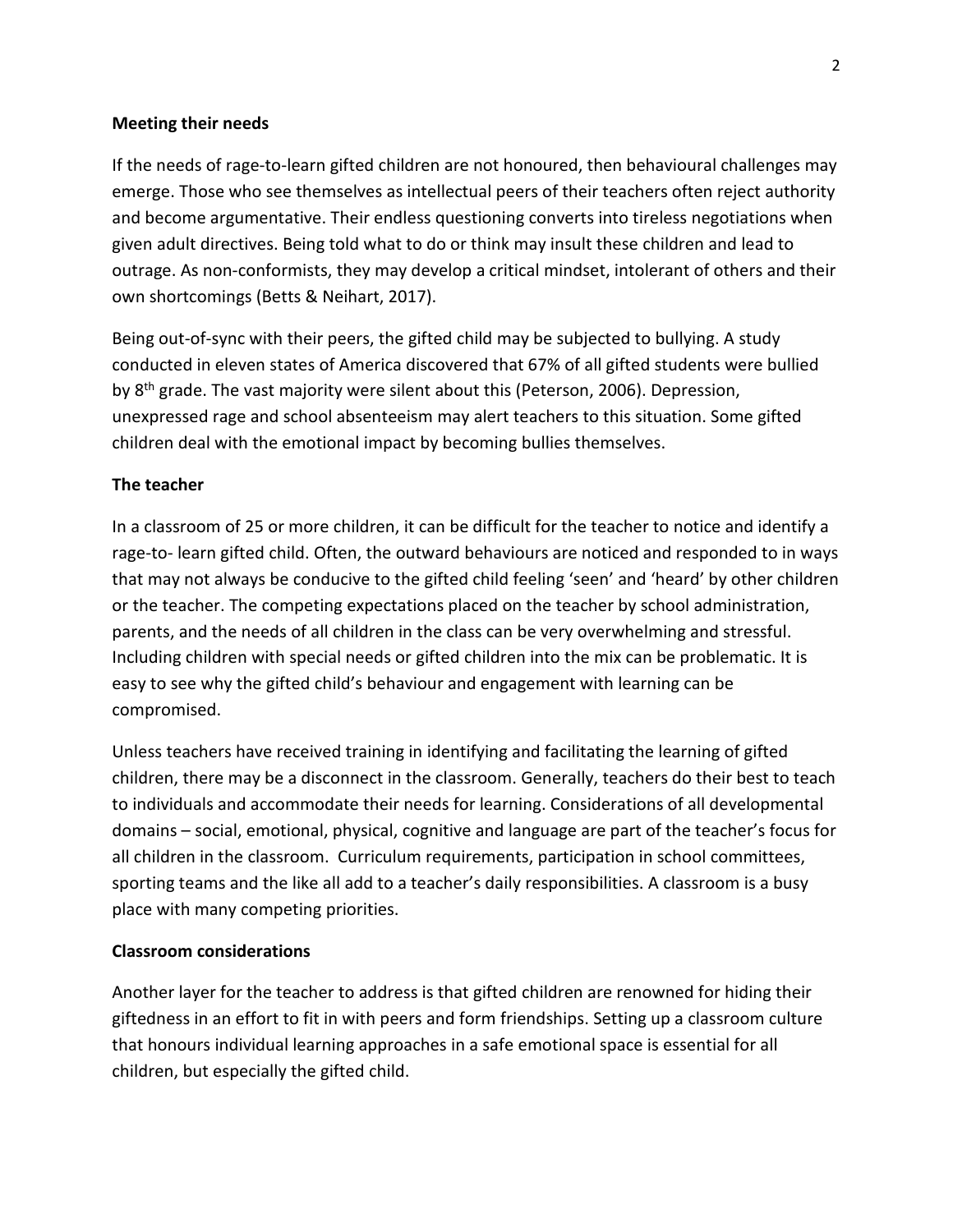A classroom designed with a range of smaller learning spaces provides the feeling of 'psychological safety' (Kirby, 2021). Smaller spaces are less threatening. They allow for greater focus on tasks, encourage intimate conversations with 2 or 3 others, and minimise potential self-regulation issues. Well-planned and designed spaces allow children of all abilities to enter into the learning at their own level. A gifted child could well be exploring ways of using 'loose parts' alongside a child with a disability. In this instance, Vygotsky's Zone of Proximal Development theory suggests that the more experienced or skilled child can guide the other in a peer tutoring approach (O'Donnell, 2012). This method supports the development of selfregulation and impulse control by managing social and emotional development.

Having an 'assets-based learning' approach focuses on valuing existing knowledge and strengths which supports strong self-esteem and identity development (New York University, 2020). When children feel comfortable and accepted, instances of disruptive behaviour or bullying disappear. Diversity in thought, culture, and traits are seen as assets to the learning. Strengths of teachers and children are valued with the focus being on what they bring to the classroom rather than their differences and deficits.

Encouraging self-determined, assets-based projects that respond to the requirements of the curriculum provides the gifted child with autonomy and considers their interests. In turn, thinking and imagination is extended to their individual level. Having open conversations where the gifted child feels safe to be vulnerable and authentic can promote engagement with the learning and provide psychological security.

Changing the language in the classroom from 'teacher' to 'coach' or 'facilitator' helps to change the mindset and subconsciously builds more equity between the children. Being a coach in the classroom can be aligned with being a sporting coach. The role changes from leading and telling to providing advice, giving opportunities to practice skills and then allowing the individual to do his or her part in the team.

If this approach is used in a classroom designed with many smaller spaces, children can ask for individual advice, practice their skills and then share with the larger team. Then, learning is fulfilling for each child – no matter what their level of ability. The range of gifted children extends to more than the rage-to-learn child. Giftedness comes in many shapes and sizes. Each child should be looked at individually where 'one size fits all' is not a part of the classroom pedagogical approach.